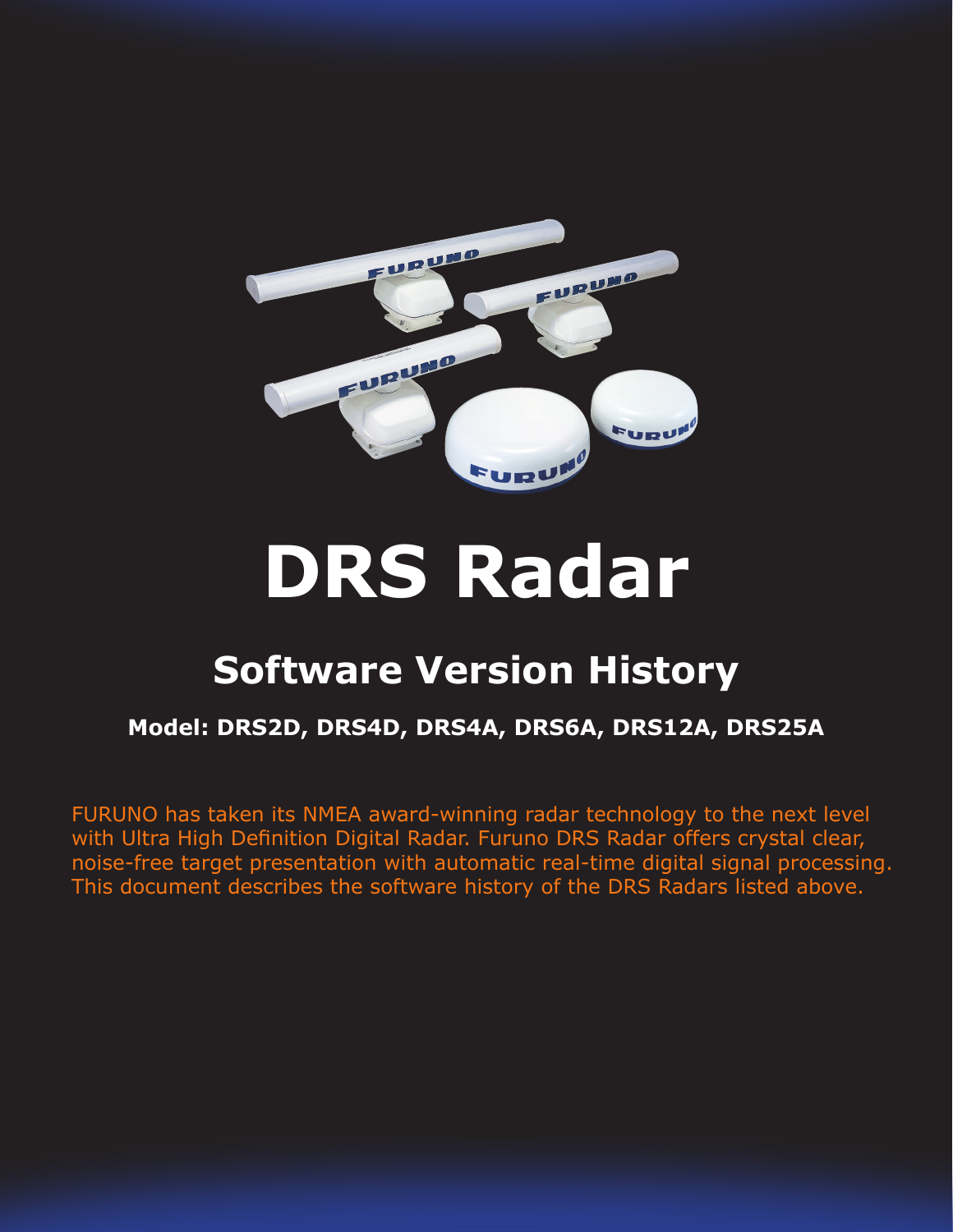## **DRS2D, 4D, 4A, 6A, 12A AND 25A Radar Sensor Software History**

#### **DRS Version 1.18 Software (July 2016)**

New: Added "Bird mode" with TZtouch software version 4.21 and TZtouch2 software version 3.05 and higher.

Fixed: "No radar" indication in the center of the TZtouch display even if the DRS setting in the TZtouch is correct.

#### **DRS Version 1.17 Software (March 2016)**

No updates or fixes. Change was made for internal use only.

#### **DRS Version 1.16 Software (April 2012)**

New: For compatibility with TZtouch MFD's

### **DRS Version 1.14 Software (October 2010)**

Changes made:

- 1) Improved Auto Rain function.
- 2) The "product information" request signal being output to the NMEA2000 device only once when it is connected.
- 3) Improved ARPA function.
- 4) QV echoes around 24-nm range to be displayed normally in "S1 pulse" and "S2 pulse" modes.
- 5) CPA alarm working normally with a setting of more than 3.2nm

#### **DRS Version 1.13 Software (June 2009)**

Changes made:

- 1) Removed the problem that when the SC-30 software update fails, the replacement of DRS is necessary to continue update of SC-30.
- 2) Auto sea signal processing algorithm improved.
- 3) Auto sea "Coastal" mode added.
- 4) Output feature of GPS satellite status date to the MFD added (The DRS with new software sends the GPS satellite status data received by the GP330B and WS200 to the MFD via the DRS.) - MFD software version of V2.01 required.
- 5) Data used to calculate ARPA true vector changed from Heading to COG.